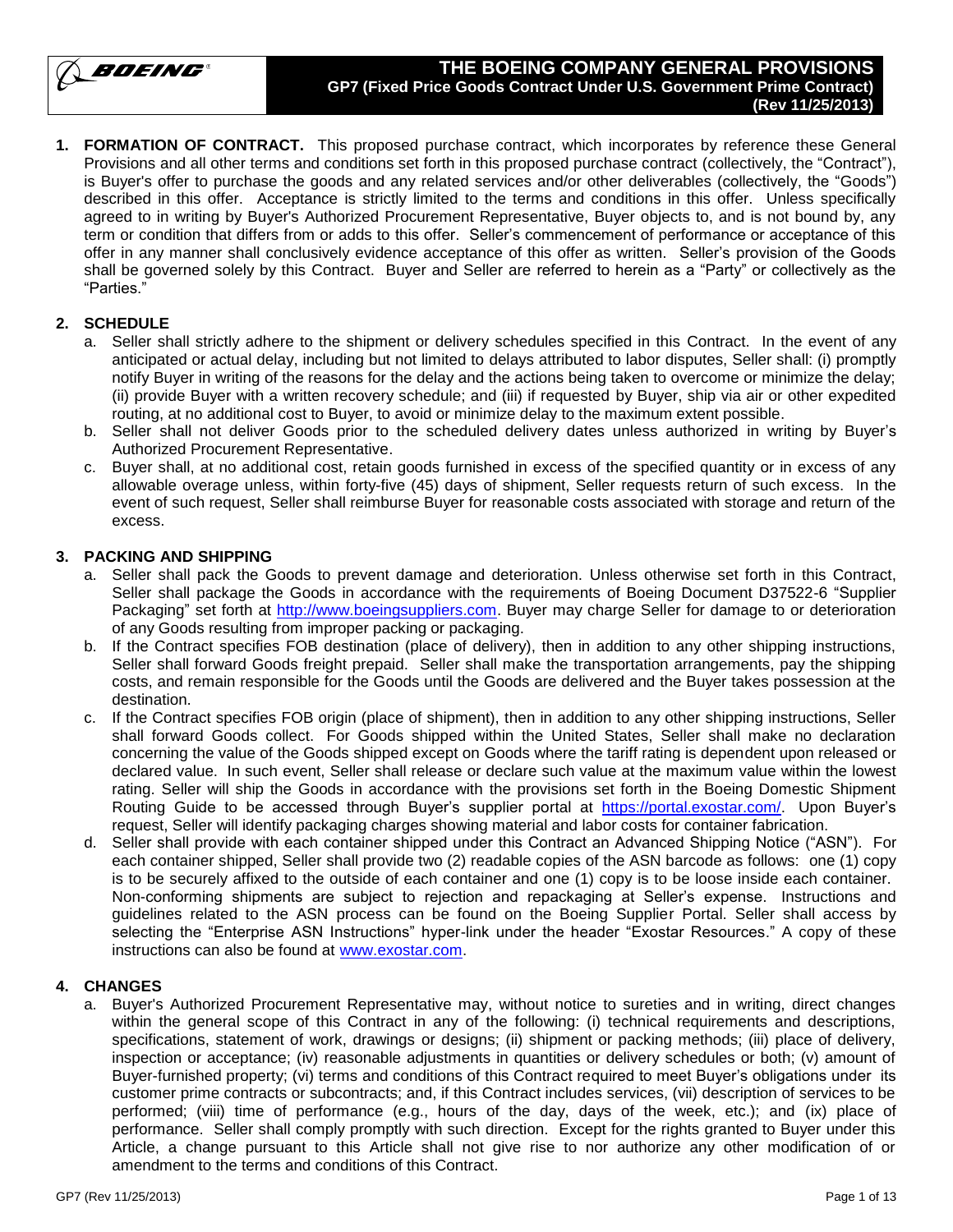- b. If such change increases or decreases the cost or time required to perform this Contract, Buyer and Seller shall negotiate an equitable adjustment in the price or schedule, or both, to reflect the increase or decrease. Buyer shall modify this Contract in writing accordingly. Unless otherwise agreed in writing, Seller must assert any claim for adjustment to Buyer's Authorized Procurement Representative in writing within twenty-five (25) days and deliver a fully supported proposal to Buyer's Authorized Procurement Representative within sixty (60) days, after Seller's receipt of such direction. Buyer may, at its sole discretion, consider any claim regardless of when asserted. If Seller's proposal includes the cost of property made obsolete or excess by the change, Buyer may direct the disposition of the property. Seller has the burden to support the amount of Seller's claim for equitable adjustment. Further, Buyer shall have the right to verify the amount of Seller's claim in accordance with the Financial Records and Audit Article of this Contract. Failure of the Parties to agree upon any adjustment shall not excuse Seller from performing in accordance with Buyer's direction.
- c. If Seller considers that Buyer's conduct constitutes a change, Seller shall notify Buyer's Authorized Procurement Representative promptly in writing as to the nature of such conduct and its effect upon Seller's performance. Pending direction from Buyer's Authorized Procurement Representative, Seller shall take no action to implement any such change.

### **5. SUSPENSION OF WORK**

- a. Buyer's Authorized Procurement Representative may, by written order, suspend all or part of the work to be performed under this Contract for a period not to exceed one hundred (100) days. Within such period of any suspension of work, Buyer shall: (i) cancel the suspension of work order; (ii) terminate this Contract in accordance with the "Termination for Convenience" Article of this Contract; (iii) cancel this Contract in accordance with the "Cancellation for Default" Article of this Contract if grounds for default exist; or (iv) extend the stop work period.
- b. Seller shall resume work whenever a suspension is canceled. Buyer and Seller shall negotiate an equitable adjustment in the price or schedule or both if: (i) this Contract is not canceled or terminated; (ii) the suspension results in a change in Seller's cost of performance or ability to meet the Contract delivery schedule; and (iii) Seller submits a claim for adjustment within twenty (20) days after the suspension is canceled.
- **6. TERMINATION FOR CONVENIENCE.** Buyer may terminate all or part of this Contract, effective as of the date specified by Buyer, in accordance with the provisions of Federal Acquisition Regulation ("FAR") 52.249-2 (May 2004) "Termination for Convenience of the Government (Fixed Price)," which provisions, except for subparagraphs (d) and (j), are incorporated herein by reference. The terms "Government" and "Contracting Officer" shall mean "Buyer," "Contractor" shall mean "Seller," and the phrase "1 year" is deleted each place it occurs and "six months" is substituted in its place. The time for requesting an equitable adjustment under subparagraph I (lower case letter "L") is reduced to forty-five (45) days. Settlements and payments under this Article may be subject to approval by the Contracting Officer and the Settlement Review Board.

### **7. CANCELLATION FOR DEFAULT**

- a. Buyer may, by written notice to Seller, cancel all or part of this Contract: (i) if Seller fails to deliver the Goods within the time specified by this Contract or any written extension; (ii) if Seller fails to perform any other provision of this Contract or fails to make progress, so as to endanger performance of this Contract, and, in either of these two circumstances, within ten (10) days after receipt of notice from Buyer specifying the failure, does not cure the failure or provide Buyer with a written detailed plan adequate to cure the failure if such failure reasonably cannot be cured within such ten (10) days and such plan is acceptable to Buyer's Authorized Procurement Representative; or (iii) in the event of Seller's bankruptcy, suspension of business, insolvency, appointment of a receiver for Seller's property or business, or any assignment, reorganization or arrangement by Seller for the benefit of its creditors.
- b. Seller shall continue all work not canceled.
- c. Buyer may require Seller to transfer title and deliver to Buyer, as directed by Buyer, any (i) completed Goods, and (ii) any partially completed Goods and materials, parts, tools, dies, jigs, fixtures, plans, drawings, information and contract rights (collectively, "Manufacturing Materials") that Seller has specifically produced or acquired for the canceled portion of this Contract. Upon direction from Buyer, Seller shall also protect and preserve property in its possession in which Buyer or its customer has an interest.
- d. Buyer shall pay the Contract price for completed Goods accepted. In addition, any payment for Manufacturing Materials accepted by Buyer and for the protection and preservation of property shall be at a price determined in accordance with the "Termination for Convenience" Article of this Contract, except that Seller shall not be entitled to profit. Buyer may withhold from any amount due under this Contract any sum Buyer determines to be necessary to protect Buyer or Buyer's customer against loss because of outstanding liens or claims of former lien holders.
- e. If, after cancellation, it is determined that Seller was not in default, the rights and remedies of the Parties shall be as if the Contract had been terminated according to the "Termination for Convenience" Article of this Contract.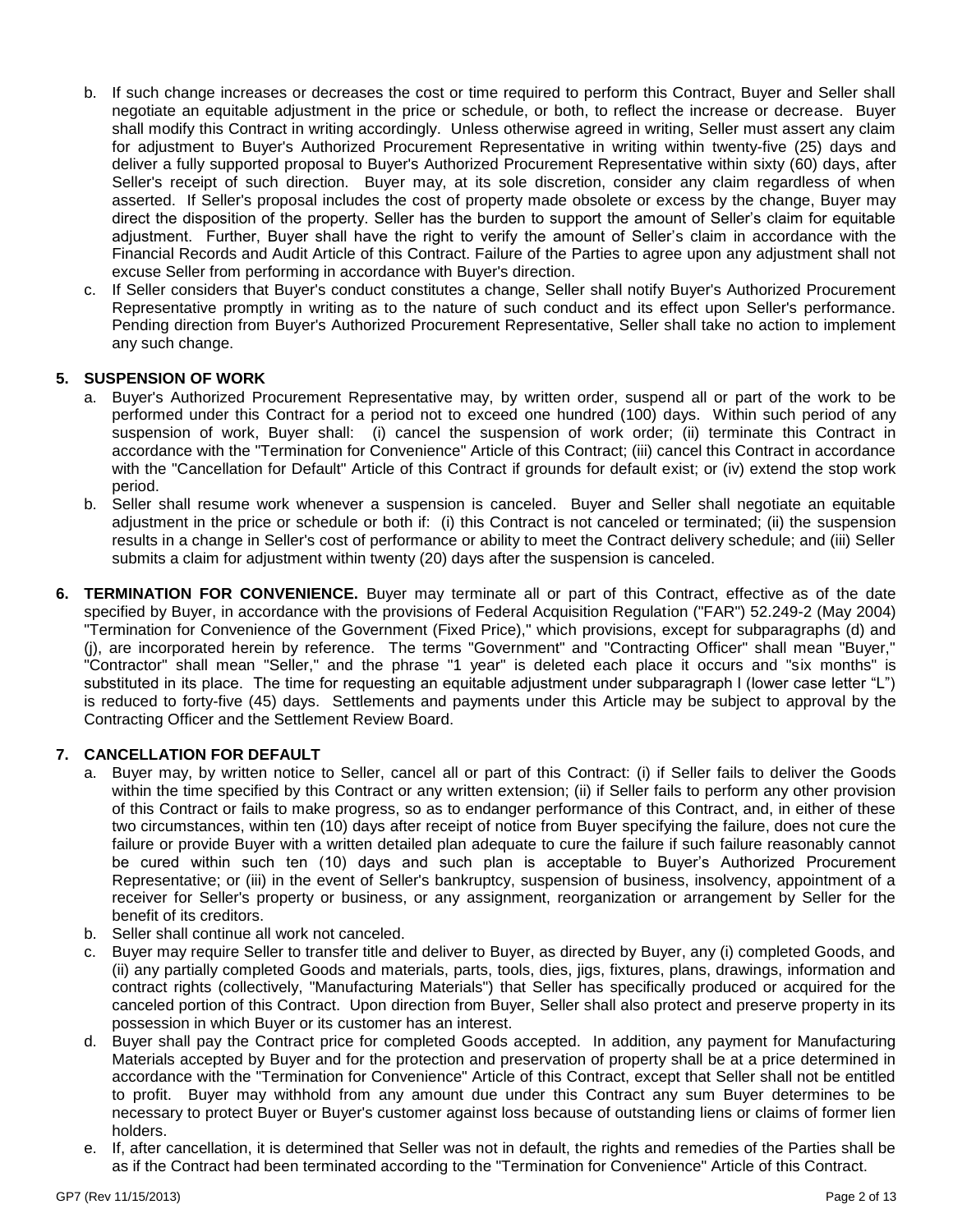- **8. FORCE MAJEURE.** Seller shall not be liable for excess re-procurement costs pursuant to the "Cancellation for Default" Article of this Contract incurred by Buyer because of any failure to perform this Contract under its terms if the failure arises from causes beyond the control and without the fault or negligence of Seller. Examples of these causes are: (a) acts of God or of the public enemy; (b) acts of the Government in either its sovereign or contractual capacity; (c) fires; (d) floods; (e) epidemics; (f) quarantine restrictions; (g) strikes; (h) freight embargoes; and (i) unusually severe weather. In each instance, the failure to perform must be beyond the control and without the fault or negligence of Seller. If Seller's failure is caused by the failure of a subcontractor of Seller and if such failure arises out of causes beyond the reasonable control of both, and if such failure is without the fault or negligence of either, Seller shall not be liable for excess re-procurement costs unless the goods or services to be furnished by the subcontractor were obtainable from other sources in sufficient time to permit Seller to meet the required delivery schedules. Seller shall notify Buyer in writing within ten (10) days after the beginning of any such cause(s). In all cases, Seller shall use reasonable efforts to avoid or minimize all such failures, including exercising work-around plans or obtaining the Goods from other sources.
- **9. QUALITY CONTROL.** Seller shall establish and maintain a quality control system acceptable to Buyer for the Goods purchased under this Contract. Seller shall permit Buyer to review procedures, practices, processes and related documents to determine such acceptability.

### **10. SELLER'S NOTICE OF DISCREPANCIES**

- a. Seller shall promptly notify Buyer in writing when discrepancies in Seller's process, including any violation of or deviation from Seller's approved inspection/quality control system, or Goods are discovered or suspected regarding Goods delivered or to be delivered under this Contract, including the quantity and specific identity of any impacted Goods.
- b. Whenever Seller receives, either before or after shipment of Goods under this Contract, notification that any of the Goods, including any component, part, or material thereof, is the subject of a Government-Industry Data Exchange Program ("GIDEP") alert, Seller shall promptly furnish such information to Buyer. If this Contract is over \$500,000, Seller shall participate in GIDEP under the latest revision of GIDEP Requirements Guide, NAVSEA S0300-BU-GYD-010.

### **11. INSPECTION**

- a. At no additional cost to Buyer, Goods shall be subject to inspection, surveillance and test at reasonable times and places, including Seller's subcontractors' locations. Buyer has the right to visit Seller's and Seller's subcontractors' locations during operating hours to inspect, review and assess progress and performance under this Contract, including, but not limited to, production, schedule, and quality. Any Buyer representative shall be allowed access to all areas used for the performance of the Contract. Buyer shall perform inspections, surveillance, reviews and tests so as not to unduly delay the work.
- b. Seller shall maintain an inspection system acceptable to Buyer for the Goods purchased under this Contract.
- c. If Buyer performs an inspection, surveillance, review or test on the premises of Seller or its subcontractors, Seller shall furnish, and require its subcontractors to furnish, without additional charge, reasonable facilities and assistance for the safe and convenient performance of these duties.

# **12. ACCEPTANCE AND REJECTION**

- a. Buyer shall accept the Goods or give Seller notice of rejection due to any defect or nonconformance within a reasonable time after the date of delivery. No payment, prior test, inspection, passage of title, any failure or delay in performing any of the foregoing, or failure to discover any defect or other nonconformance shall relieve Seller of any obligations under this Contract or impair any rights or remedies of Buyer, including revocation of acceptance.
- b. If Seller delivers defective or non-conforming Goods, Buyer may at its option and at Seller's expense: (i) require Seller to promptly correct or replace the Goods; (ii) return the Goods for credit or refund; (iii) correct the Goods; or (iv) obtain replacement Goods from another source. Return to Seller of defective or non-conforming Goods and redelivery to Buyer of corrected or replaced Goods shall be at Seller's expense.
- c. Seller shall not redeliver corrected or rejected Goods without disclosing the former rejection or requirement for correction. Seller shall disclose any corrective action taken. Repair, replacement and other correction and redelivery shall be completed as Buyer's Authorized Procurement Representative may reasonably direct.

### **13. WARRANTY**

- a. Seller warrants that:
	- i. The Goods furnished under this Contract shall conform to all specifications and requirements of this Contract and shall be free from defects in materials and workmanship;
	- ii. To the extent the Goods are not manufactured pursuant to detailed designs and specifications furnished by Buyer, the Goods shall be free from design and specification defects;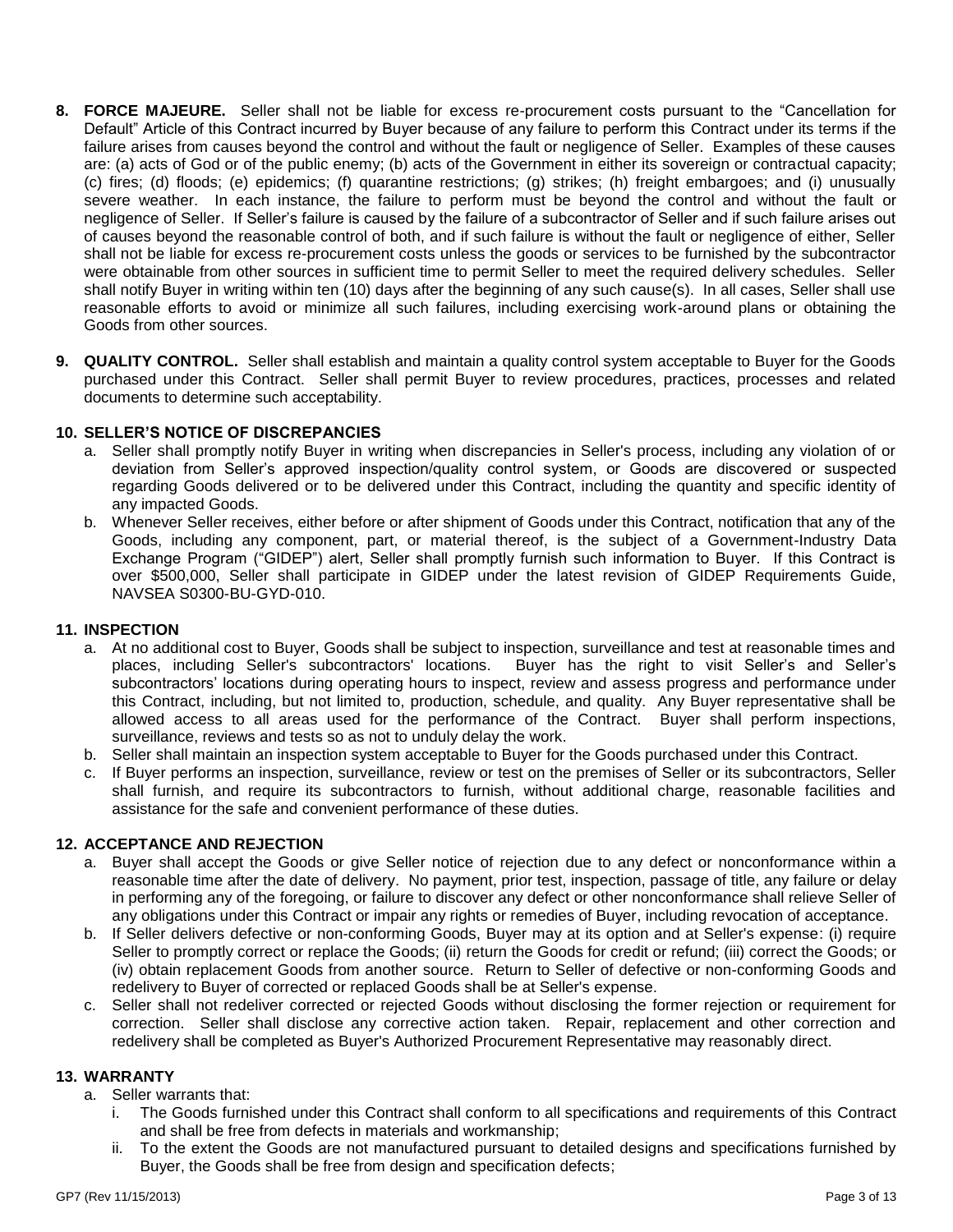- iii. The Goods shall not infringe any patent, copyright, trademark, or other proprietary right of any third party or misappropriate any trade secret of any third party;
- iv. The Goods shall be free from liens or encumbrances;
- v. The Goods shall not contain any viruses, malicious code, trojan horse, worm, time bomb, self-help code, back door, or other software code or routine designed to: (a) damage, destroy or alter any software or hardware; (b) reveal, damage, destroy, or alter any data; (c) disable any computer program automatically; or (d) permit unauthorized access to any software or hardware; and
- vi. The Goods shall not contain any third-party software (including software that may be considered free software or open source software) that: (a) may require any software to be published, accessed or otherwise made available without the consent of Buyer; or (b) may require distribution, copying or modification of any software free of charge.
- b. This warranty shall begin upon Buyer's final acceptance of the Goods and shall survive inspection, test and payment for the Goods. The warranty shall extend for a period of one (1) year or such other period as set forth elsewhere in this Contract, and Buyer shall give Seller notice after discovery of a defect or nonconformance in the Goods. The warranty shall run to Buyer and its successors, assigns and customers. In the event of any defect or nonconformance in the Goods, Buyer may, at its option and at Seller's expense: (i) require prompt correction or replacement of the Goods, or (ii) return the Goods for credit or refund. Return to Seller of defective or nonconforming Goods and redelivery to Buyer of corrected or replaced Goods shall be at Seller's expense. Goods required to be corrected or replaced shall be subject to the requirements of this Contract in the same manner and to the same extent as Goods originally delivered under this Contract, but only as to the corrected or replaced part or parts thereof. Even if the Parties disagree about the existence of a breach of this warranty, Seller shall promptly comply with Buyer's direction to: (i) repair, rework or replace the Goods, or (ii) furnish any materials or parts and installation instructions required to successfully correct the defect or nonconformance. If the Parties later determine that Seller did not breach this warranty, the Parties shall equitably adjust the Contract price.

### **14. COUNTERFEIT GOODS**

- a. Seller shall not furnish Counterfeit Goods to Buyer, defined as Goods or separately-identifiable items or components of Goods that: (i) are an unauthorized copy or substitute of an Original Equipment Manufacturer or Original Component Manufacturer (collectively, "OEM") item; (ii) are not traceable to an OEM sufficient to ensure authenticity in OEM design and manufacture; (iii) do not contain proper external or internal materials or components required by the OEM or are not constructed in accordance with OEM design; (iv) have been reworked, re-marked, re-labeled, repaired, refurbished, or otherwise modified from OEM design but not disclosed as such or are represented as OEM authentic or new; or (v) have not passed successfully all OEM required testing, verification, screening, and quality control processes. Notwithstanding the foregoing, Goods or items that contain modifications, repairs, re-work, or re-marking as a result of Seller's or its subcontractor's design authority, material review procedures, quality control processes or parts management plans, and that have not been misrepresented or mismarked without legal right to do so, shall not be deemed Counterfeit Goods. Counterfeit Goods shall be deemed nonconforming to this Contract.
- b. Seller shall implement an appropriate strategy to ensure that Goods furnished to Buyer under this Contract are not Counterfeit Goods. Seller's strategy shall include, but is not limited to, the direct procurement of items from OEMs or authorized suppliers, conducting approved testing or inspection to ensure the authenticity of items, and, when items are to be procured from non-authorized suppliers, obtaining from such non-authorized suppliers appropriate certificates of conformance that provide one or more of the following: (i) the OEM's original certificate of conformance for the item; (ii) sufficient records providing unbroken supply chain traceability to the OEM; or (iii) test and inspection records demonstrating the item's authenticity.
- c. If Seller becomes aware or suspects that it has furnished Counterfeit Goods to Buyer under this Contract, Seller promptly, but in no case later than thirty (30) days from discovery, shall notify Buyer and replace, at Seller's expense, such Counterfeit Goods with OEM or Buyer-approved Goods that conform to the requirements of this Contract. For confirmed Counterfeit Goods, GIDEP notification shall also be made no later than sixty (60) days after discovery. Seller shall be liable for all costs related to the replacement of Counterfeit Goods and any testing or validation necessitated by the installation of authentic Goods after Counterfeit Goods have been replaced.
- d. Seller bears responsibility for procuring authentic Goods or items from its subcontractors and shall ensure that all such subcontractors comply with the requirements of this Article.

### **15. RIGHTS OF BUYER'S CUSTOMERS AND REGULATORS TO PERFORM INSPECTION, SURVEILLANCE AND**

**TESTING.** Buyer's rights to perform inspections, surveillance and tests and to review procedures, practices, processes and related documents related to quality assurance, quality control, flight safety and configuration control shall extend to Buyer's customers that are departments, agencies or instrumentalities of the United States Government, including the United States Government Federal Aviation Administration and any successor agency or instrumentality of the United States Government. Buyer may also, at Buyer's option, by prior written notice from Buyer's Authorized Procurement Representative, extend such rights to other customers of Buyer and to agencies or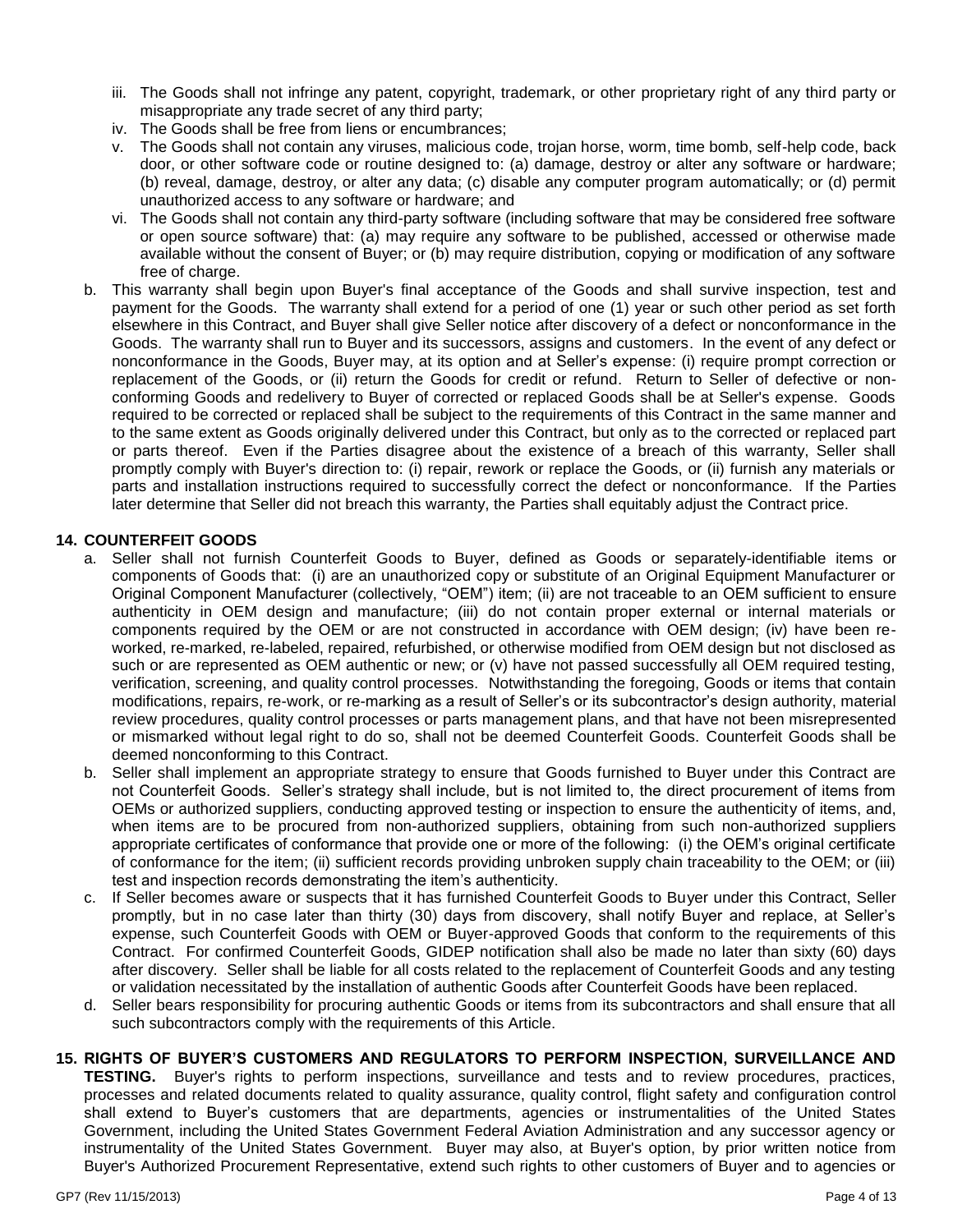instrumentalities of foreign governments equivalent in purpose to the Federal Aviation Administration. Seller shall cooperate with any such United States Government-directed or Buyer-directed inspection, surveillance, test or review without additional charge to Buyer. Nothing in this Contract shall be interpreted to limit United States Government access to Seller's facilities pursuant to law or regulation.

- **16. INVOICES AND PAYMENT.** Unless otherwise authorized by Buyer's Authorized Procurement Representative, Seller shall issue a separate original invoice for each delivery of Goods that shall include Buyer's Contract number and line item number. Seller shall forward its invoice to the address specified elsewhere in this Contract. Unless freight or other charges are itemized, Buyer may take any offered discount on the full amount of the invoice. Payment due date, including discount periods, shall be computed from the later of the scheduled delivery of Goods date, the actual delivery of Goods date or the date of receipt of a correct invoice. Payment shall be deemed made on the date Buyer's check is mailed or payment is otherwise tendered. Seller shall promptly repay Buyer any amounts paid in excess of amounts due Seller.
- **17. TAXES.** Unless this Contract specifies otherwise, the price of this Contract includes, and Seller is liable for and shall pay, all taxes, impositions, charges and exactions imposed on or measured by this Contract except for applicable sales and use taxes that are separately stated on Seller's invoice. Prices shall not include any taxes, impositions, charges or exactions for which Buyer has furnished a valid exemption certificate or other evidence of exemption.
- **18. FINANCIAL RECORDS AND AUDIT.** Seller shall retain all financial records and documents pertaining to the Goods for a period of no less than three years after final payment. Such records and documents shall date back to the time this Contract was issued and shall include without limitation, catalogs, price lists, invoices, underlying data and basis for cost estimates, and inventory records. Buyer shall have the right to examine, reproduce and audit all Seller records related to pricing, incurred costs and proposed costs associated with any proposals (prior to or after contract award), invoices or claims.
- **19. SELLER FINANCIAL REVIEW.** If this Contract, in the aggregate, exceeds \$350,000 and extends for more than one year, or if requested by Buyer, Seller shall provide financial data as specified below, on a quarterly basis, or as requested, to Buyer's Corporate Credit Office for credit and financial condition reviews. If Seller itself is publicly traded (not a subsidiary of a publicly-traded company) and is required to file reports with the Securities and Exchange Commission ("SEC"), Buyer's Corporate Credit Office shall obtain Seller financial data from information made available to the general public via 10-K and 10-Q reporting requirements. In the event that Seller does not submit financial statements to the SEC or is no longer required to do so during the term of this Contract, Seller shall provide financial data on a quarterly basis to Buyer's Corporate Credit Office. Such financial data shall include, but is not limited to, balance sheets, schedule of accounts payable and receivable, major lines of credit, creditors, income statements (profit and loss), cash flow statements, firm backlog, and headcount. Copies of such data are to be made available within seventy-two (72) hours of any written request by Buyer's Corporate Credit Office. All such information shall be treated as confidential.

# **20. DEFECTIVE COST OR PRICING DATA**

- a. If Seller, its subcontractor, or prospective subcontractor fails to submit accurate, complete and current cost or pricing data, and, as a result of that failure, the Government reduces the price of Buyer's prime contract, Buyer may recover from Seller an amount equal to the price reduction of the prime contract.
- b. If, as a result of Seller's or its subcontractor's foregoing conduct, the Government imposes a penalty on or charges Buyer interest, Buyer may recover from Seller the amount of that interest or penalty.
- c. For the purposes of paragraphs a and b of this Article, if Buyer is a higher-tier subcontractor, "Government" means the higher-tier contractor and "prime contract" means the higher-tier subcontract.
- d. Seller will not raise as defenses the matters listed in FAR 52.215-10(c)(1) (AUG 2011) or FAR 52.215-11(d)(1) (AUG 2011).

# **21. CONFIDENTIAL, PROPRIETARY, AND TRADE SECRET INFORMATION AND MATERIALS**

a. Buyer and Seller shall each keep confidential and protect from unauthorized use and disclosure all (i) confidential, proprietary and/or trade secret information, including Buyer-provided specifications and Buyer-provided information pertaining to qualification, certification, manufacturing, and/or quality testing and procedures; (ii) tangible items and software containing, conveying or embodying such information; and (iii) tooling identified as being subject to this Article that is obtained, directly or indirectly, from the other in connection with this Contract or other agreement, including Buyer's contract with its customer, if any, (collectively referred to as "Proprietary Information and Materials"). Proprietary Information and Materials shall not include information that is, as evidenced by competent records provided by the receiving Party, lawfully in the public domain, lawfully disclosed to or known by the receiving Party without restriction, generally known in the relevant trade or industry prior to disclosure hereunder, or developed by the receiving Party independently without use of or reference to the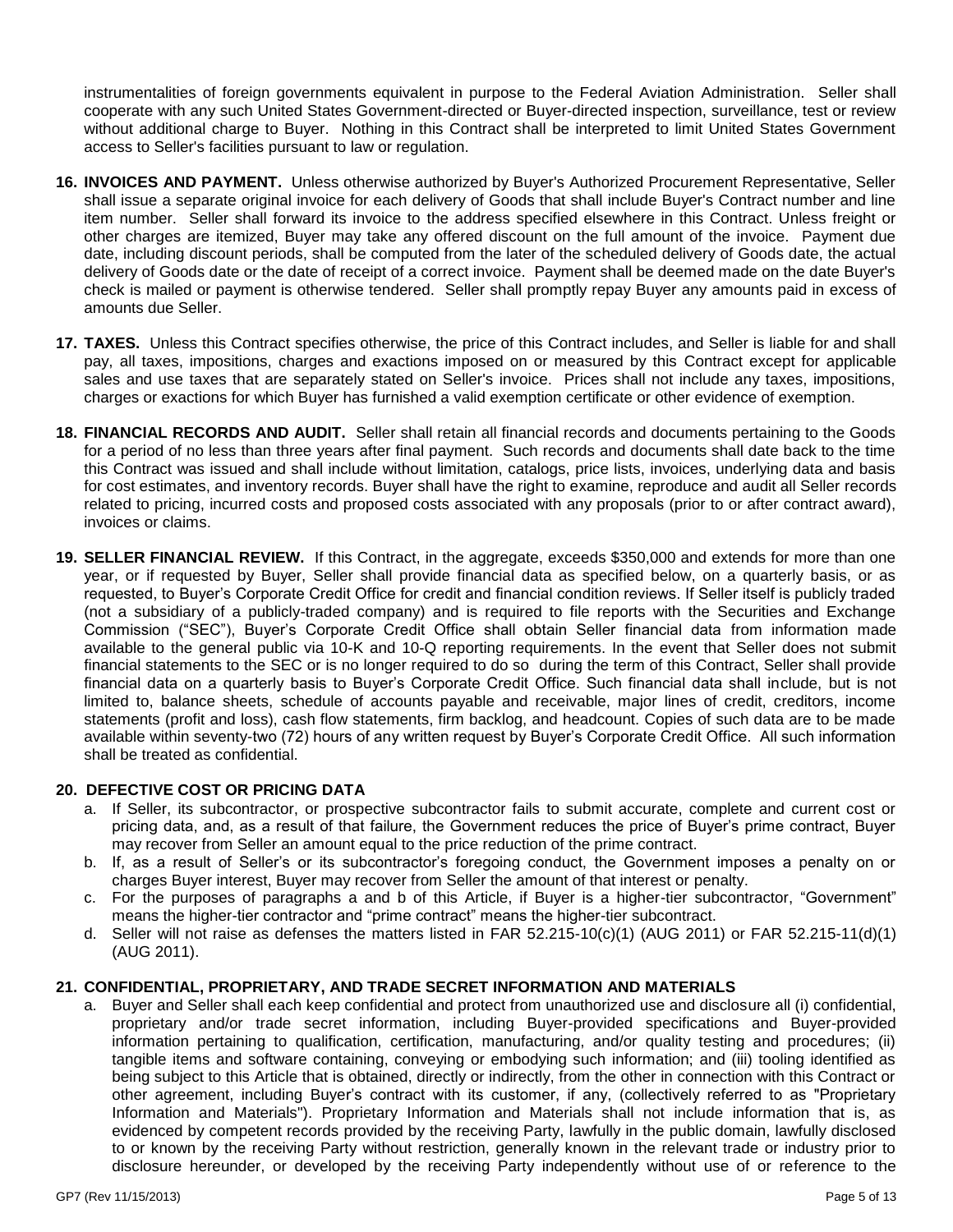disclosing Party's Proprietary Information and Materials.

- b. Buyer and Seller shall each use Proprietary Information and Materials of the other only in the performance of and for the purpose of this Contract, other contracts between the Parties, and Buyer's contract with its customer, if any. However, despite any other obligations or restrictions imposed by this Article or any prior agreement, Buyer shall have the right to use and reproduce Seller's Proprietary Information and Materials internal to Buyer, regardless of when disclosed. Buyer shall further have the right to, use, disclose, reproduce and make derivative works of Seller's Proprietary Information and Materials (i) to fulfill Buyer's obligations under, and (ii) for the purposes of testing, certification, use, sale or support of any goods delivered under, this Contract, other contracts with Seller and Buyer's contract with its customer, if any. Any such use, disclosure, reproduction or derivative work by Buyer shall, whenever appropriate, include a restrictive legend suitable for the particular circumstances. The restrictions on disclosure or use of Proprietary Information and Materials shall apply to all materials derived by the receiving Party or others on its behalf from the disclosing Party's Proprietary Information and Materials. In addition to disclosures permitted hereunder, a receiving Party may disclose received Proprietary Information and Materials in response to a subpoena or court order duly issued in a judicial or legislative process, provided that the receiving Party has used reasonable efforts to give the disclosing Party advance written notice of any such disclosure requirement and to reasonably cooperate with the disclosing Party in protecting against any such disclosure and/or obtaining a protective order narrowing its scope.
- c. Upon Buyer's request at any time, and in any event upon the completion, termination or cancellation of this Contract, Seller shall return to Buyer all of Buyer's Proprietary Information and Materials and all materials derived therefrom, unless specifically directed otherwise in writing by Buyer. Seller shall not at any time (i) dispose of (as scrap or otherwise) any Goods, parts or other materials containing, conveying, embodying or made in accordance with or by reference to any Proprietary Information and Materials of Buyer without the prior written authorization of Buyer or (ii) make, use, or sell any Goods, parts or other materials containing, conveying, embodying or made in accordance with or by reference to any Proprietary Information and Materials of Buyer without notifying Buyer in writing before any such planned making, using, or selling activity and executing an agreement between the Parties requiring payment by Seller of a reasonable license fee to Buyer as consideration for each use of such Proprietary Information and Materials of Buyer, unless Buyer has provided prior written authorization to Seller. Prior to disposing of such Goods, parts or other materials as scrap, Seller shall render them unusable. Buyer shall have the right to audit Seller's compliance with this Article.
- d. Seller may disclose Proprietary Information and Materials of Buyer to its subcontractors as required for the performance of this Contract, provided that each such subcontractor first agrees in writing to obligations no less restrictive than those imposed upon Seller under this Article. Seller shall be liable to Buyer for any breach of such obligation by such subcontractor.
- e. The provisions of this Article are effective notwithstanding the application of any restrictive legends or notices to Proprietary Information and Materials. The provisions of this Article shall survive the performance, completion, termination or cancellation of this Contract.
- f. Seller agrees that any technical data and computer software furnished to Buyer as a required deliverable under this Contract will be free from confidential, proprietary, or restrictive-use markings that are not expressly permitted by applicable FAR or other U.S. Government agency FAR supplement clauses incorporated in this Contract ("Nonconforming Markings"). Buyer may notify Seller of a Nonconforming Marking, and if Seller fails to remove or correct such marking within sixty (60) days after such notification, Buyer may, at Seller's expense, correct any such Nonconforming Marking.
- **22. PATENT, TRADEMARK AND COPYRIGHT INDEMNITY.** Seller shall indemnify, defend and hold harmless Buyer and its customer from all claims, suits, actions, awards (including, but not limited to, awards based on intentional infringement of patents known at the time of such infringement, exceeding actual damages and/or including attorneys' fees and/or costs), liabilities, damages, costs and attorneys' fees related to the actual or alleged infringement of any United States or foreign intellectual property right (including, but not limited to, any right in a patent, copyright, industrial design or semiconductor mask work, or based on misappropriation or wrongful use of information or documents) and arising out of the manufacture, sale or use of Goods by either Buyer or its customer. Buyer and/or its customer will duly notify Seller of any such claim, suit or action. Seller will, at its own expense, fully defend such claim, suit or action on behalf of the indemnitees. Seller will have no obligation under this Article with regard to any infringement arising from (a) the compliance of Seller's new product design with formal specifications issued by Buyer where infringement could not be avoided in complying with such specifications or (b) use or sale of Goods for other than their intended application in combination with other items when such infringement would not have occurred from the use or sale of those Goods solely for the purpose for which they were designed or sold by Seller. For purposes of this Article only, the term Buyer will include The Boeing Company and all Boeing subsidiaries and all officers, agents and employees of Boeing or any Boeing subsidiary.

# **23. INTELLECTUAL PROPERTY**

a. Intellectual Property ("IP"). IP means inventions, discoveries and improvements; know-how; technical data,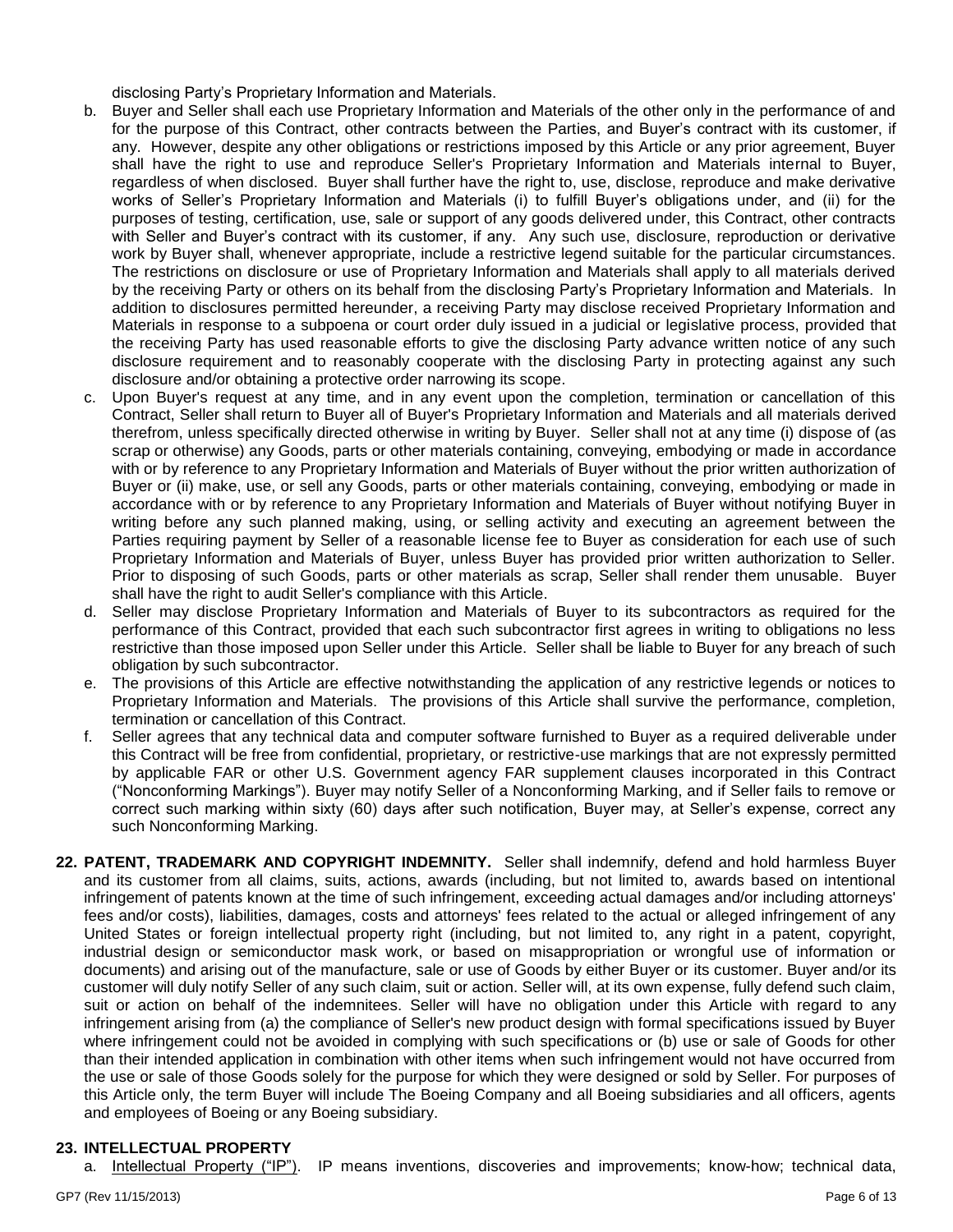drawings, specifications, process information, reports and documented information; and computer software. IP includes all worldwide common law and statutory rights to the foregoing, including but not limited to, patents, industrial designs, trade secrets, copyrights, mask work registrations, and the like.

- b. Background IP. Seller shall retain ownership of all IP owned or developed by Seller prior to the effective date of or outside the scope of this Contract ("Background IP"). Seller grants to Buyer an irrevocable, nonexclusive, sublicensable, perpetual, paid-up, royalty-free, worldwide license (i) to use, reproduce, distribute, modify, and prepare derivative works of such Background IP and (ii) to use, make, have made, offer for sale, sell, distribute and import products and services that incorporate or embody such Background IP, in each case solely as necessary for the purpose of exploiting Buyer's rights in the Goods or Foreground IP. Seller grants to Buyer such license rights for any purpose in the event Buyer cancels all or part of this Contract for Seller default in accordance with the "Cancellation for Default" Article of this Contract or in the event Buyer, in its own judgment, must provide Seller with design, manufacturing, or on-site support substantially in excess of what is required of Buyer under this Contract in order for Seller to comply with this Contract.
- c. Employee Agreements. Seller shall obtain agreements with its personnel to enable the grant of rights to which Buyer is entitled under this Article.
- d. Third Party IP. To the extent Seller incorporates third-party IP into any contract deliverable, Seller shall obtain for Buyer at least the license rights granted in paragraph b of this Article in such third-party IP, at no additional cost to Buyer.
- e. Foreground IP. The following subparagraphs of this paragraph e shall not apply to: (i) commercial off‐the‐shelf Goods except to the extent such Goods are modified or redesigned pursuant to this Contract; or (ii) any Goods to the extent their development was funded by the U.S. Government.
	- i. All IP conceived, developed, or first reduced to practice by, for, or with Seller, either alone or with others, in performance of this Contract (collectively, "Foreground IP") shall be the exclusive property of Buyer. To the extent Foreground IP consists of works of authorship, such works shall be works made for hire with the copyrights vesting in Buyer. Seller hereby transfers, conveys, and assigns all right, title and interest in such Foreground IP free of charge to Buyer. Seller hereby irrevocably transfers, conveys, and assigns all right, title and interest in any other Foreground IP not considered a work made for hire free of charge to Buyer. Seller shall protect Foreground IP that is Proprietary Information and Materials as required by this Contract and shall mark documents or portions of documents containing Foreground IP as "Boeing Proprietary" information or as otherwise directed by Buyer in writing.
	- ii. Seller will, within two (2) months after conception or first actual reduction to practice of any invention and prior to Contract completion, disclose in writing to Buyer all inventions, whether or not patentable, in sufficient technical detail to clearly convey the invention to one skilled in the art to which the invention pertains. Seller shall promptly execute all written instruments, and assist as Buyer reasonably directs in order to file, acquire, prosecute, maintain, enforce and assign Buyer's Foreground IP rights. Seller hereby irrevocably appoints Buyer and any of Buyer's officers and agents as Seller's attorney in fact to act on Seller's behalf and instead of Seller, with the same legal force and effect as if executed by Seller, with respect to executing any such written instruments.
	- iii. Buyer grants to Seller a non-exclusive, royalty-free right during the term of this Contract to use, reproduce, modify, practice and prepare derivative works of any Foreground IP solely as necessary for Seller to perform its obligations under this Contract, except that, notwithstanding the foregoing, Seller may use and disclose Proprietary Information and Materials as permitted under this Contract. Seller shall not, without Buyer's prior written consent, use Foreground IP or such derivative works in any manner not authorized under this Contract, including, but not limited to, developing, manufacturing, obtaining a certification to manufacture, offering for sale or selling any product, equipment, or service which utilizes or is enabled by Foreground IP.

# **24. ASSIGNMENT AND CHANGE OF CONTROL**

- a. Seller shall not and shall cause its affiliates not to, directly, indirectly, voluntarily or involuntarily, in each case, whether by transfer, operation of law, Change of Control (as defined in subparagraph b below) or otherwise assign this Contract, assign any of its rights or interest in this Contract, delegate any of its obligations under this Contract, or subcontract for all or substantially all of its performance of this Contract (each, an "Assignment"), without Buyer's prior written consent after advance written notice by Seller. No purported Assignment, with or without Buyer's consent, shall relieve Seller of any of its obligations under this Contract or prejudice any rights or claims that Buyer may have against Seller, whether such obligations, rights or claims, as the case may be, arise before or after the date of any purported Assignment; provided however, that Seller may assign its right to monies due or to become due under this Contract, and this Article does not limit Seller's ability to purchase standard commercial supplies or raw material in connection with its performance of this Contract.
- b. For purposes of this Contract, the term "Change in Control" shall mean any of the following, whether in a single transaction or a series of related transactions and whether or not Seller is a party thereto:
	- i. a sale, conveyance, transfer, distribution, lease, assignment, license or other disposition of all or substantially all of the assets of Seller;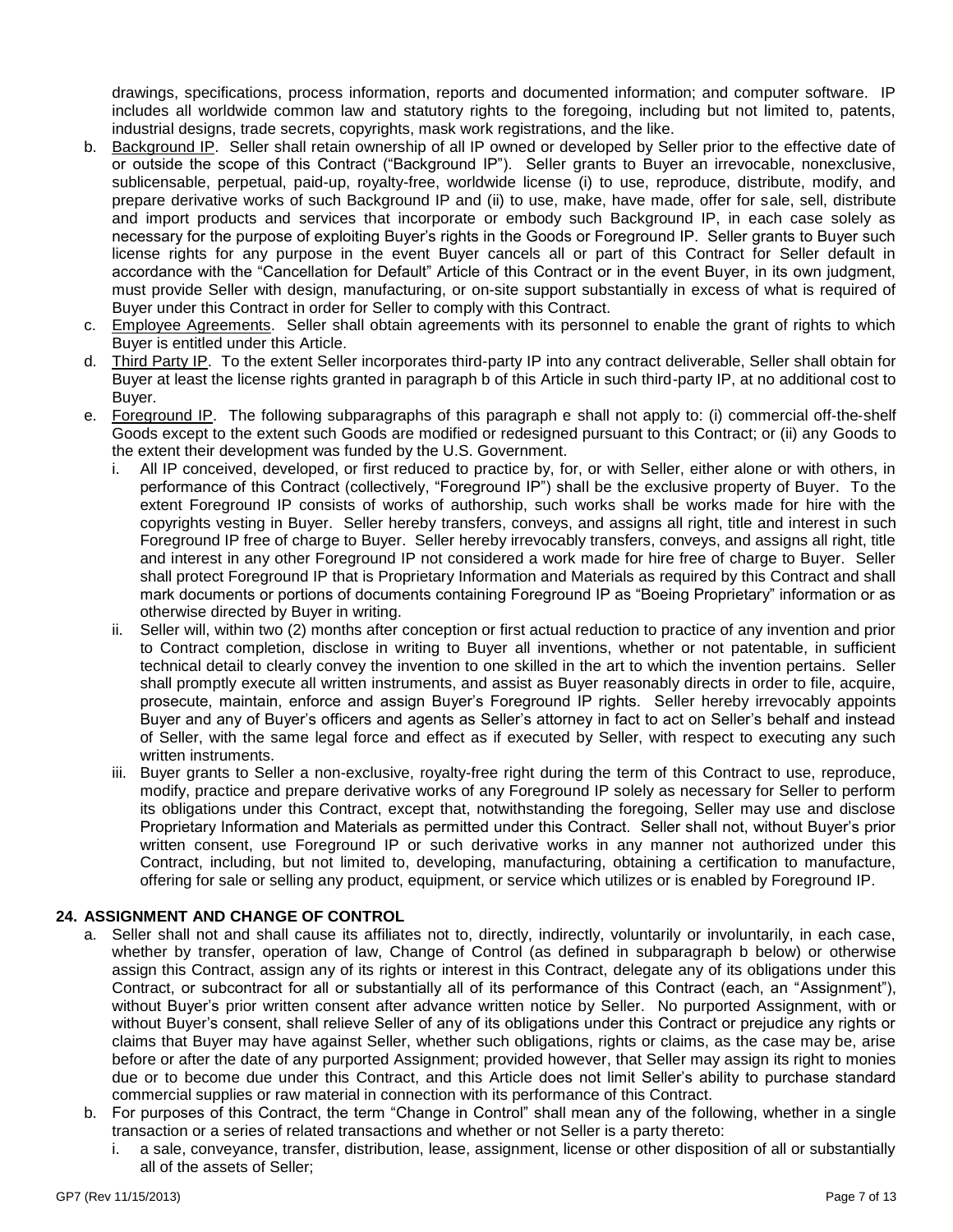- ii. any consolidation or merger of Seller or its controlling affiliates, any dissolution of Seller or its controlling affiliates, or any reorganization of one or more of Seller or its controlling affiliates; or
- iii. any sale, transfer, issuance, or disposition of any equity securities or securities or instruments convertible or exchangeable for equity securities (collectively, "securities") of Seller or its controlling affiliates in which the holders of all of the securities that may be entitled to vote for the election of any member of a board of directors or similar governing body of Seller or such controlling affiliate immediately prior to such transaction(s) hold less than fifty percent (50%) of the securities that may be entitled to vote for the election of any such member in such entity immediately following such transaction(s).

### **25. PUBLICITY AND CUSTOMER COMMUNICATION**

- a. Without Buyer's prior written approval, Seller shall not, and shall require that its subcontractors at any tier shall not, release any publicity, advertisement, news release or denial or confirmation of same regarding this Contract or the Goods or program to which it pertains. Seller shall be responsible to Buyer for any breach of such obligation by any subcontractor.
- b. Except as otherwise expressly provided in this Contract, Buyer shall be responsible for all coordination and communication with Buyer's customer, including any higher-tier contractor(s), regarding this Contract or the Goods or program to which it pertains. Seller shall have no communications regarding the foregoing with Buyer's customer, including any higher-tier contractor(s), without Buyer's advance written approval and coordination.

### **26. PROPERTY MANAGEMENT**

- a. Buyer's Property. Seller shall clearly mark, maintain an inventory of, and keep segregated or identifiable all of Buyer's property and all property to which Buyer acquires an interest by virtue of this Contract. Seller assumes all risk of loss, destruction or damage of such property while in Seller's possession, custody or control, including any transfer to Seller's subcontractors. Upon request, Seller shall provide Buyer with adequate proof of insurance against such risk of loss. Seller shall not use such property other than in performance of this Contract without Buyer's prior written consent. Seller shall notify Buyer's Authorized Procurement Representative if Buyer's property is lost, damaged or destroyed. As directed by Buyer, upon completion, termination or cancellation of this Contract, Seller shall deliver such property, to the extent not incorporated in delivered Goods, to Buyer in good condition subject to ordinary wear and tear and normal manufacturing losses. Nothing in this Article limits Seller's use, in its direct contracts with the Government, of property in which the Government has an interest
- b. Government-Owned Property. To the extent that Seller, including any subcontractor thereof, uses U.S. Government property, either furnished to or acquired by Seller under this Contract, in the performance of this Contract, Seller shall manage such property in accordance with FAR 52.245-1 (APR 2012), unless some other date version or equivalent FAR clause is provided elsewhere in this Contract, as implemented through the requirements of clause E000, which is incorporated by reference into this Contract.
- c. Special Tooling. To the extent that Seller, including any subcontractor thereof, uses special tooling, either furnished to or acquired by Seller under this Contract, in the performance of this Contract, Seller shall manage such tooling in accordance with clause E223, which is incorporated by reference into this Contract.

### **27. OFFSET CREDITS/INDUSTRIAL PARTICIPATION**

- a. To the exclusion of all others, Buyer or its assignees shall be entitled to all industrial benefits or offset credits that might result from this Contract. Seller shall provide all information and assistance to Buyer that Buyer may reasonably request in support of Buyer's efforts to secure offset credits related to the Goods to be provided under this Contract.
- b. Before entering into a subcontract for any non-U.S. products or services in excess of \$100,000 in support of this Contract, Seller shall complete and submit to Buyer Form X33647, entitled, "Advance Content Notification/Supplier Foreign Content Report" as set forth in the Supplier Data Requirements List (SDRL) applicable to this Contract. If there is no SDRL applicable to this Contract, Seller shall submit the form to Buyer's Authorized Procurement Representative and e-mail a copy to: foreigncontent@boeing.com.
- c. In addition, Seller shall support Buyer in the fulfillment of offset, industrial participation, co-production or similar obligations that Boeing may have accepted as a requirement for the sale of end products to non-U.S. customers related to the Goods to be provided under this Contract.

### **28. UTILIZATION OF SMALL BUSINESS CONCERNS**

- a. Seller agrees to actively seek out and provide the maximum practicable opportunities for small businesses, small disadvantaged businesses, women-owned small businesses, minority business enterprises, historically black colleges and universities and minority institutions, Historically Underutilized Business Zone small business concerns and U.S. Veteran and Service-Disabled Veteran Owned small business concerns to participate in the subcontracts Seller awards to the fullest extent consistent with the efficient performance of this Contract.
- b. The Seller is hereby notified that, under 15 U.S.C. 645(d), any person who misrepresents a firm's business size or socioeconomic status as defined in FAR 52.219-9 in order to obtain a contract to be awarded under the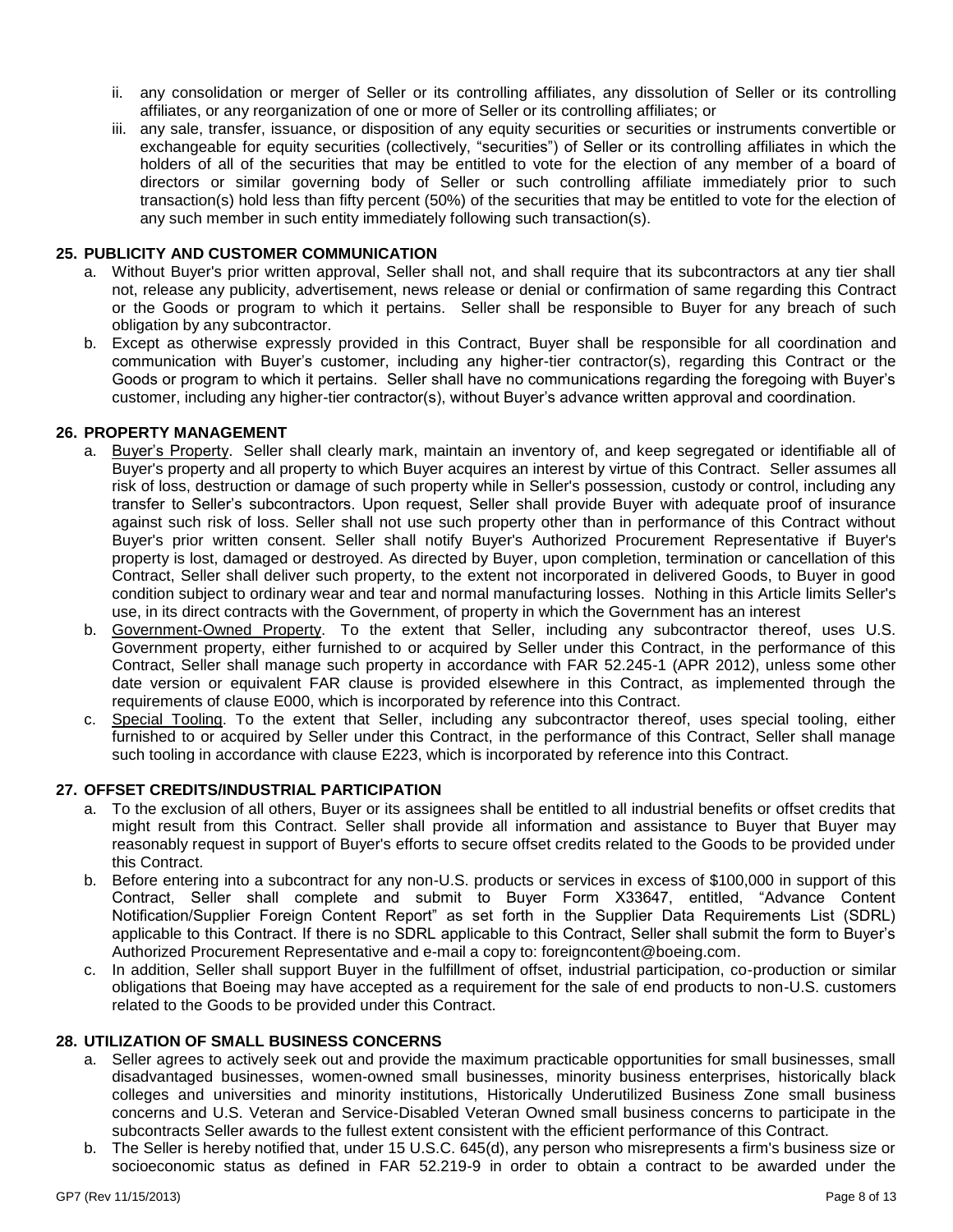preference programs established pursuant to sections 8(a), 8(d), 9 or 15 of the Small Business Act or any other provision of Federal law that specifically references section 8(d) for a definition of program eligibility, shall: (i). be punished by imposition of a fine, imprisonment, or both; (ii) be subject to administrative remedies, including suspension and debarment; and (iii) be ineligible for participation in programs conducted under the authority of the Act. Socioeconomic status for Boeing subcontracts includes the list of concerns in FAR 52.219-9 as well as women-owned small business concerns, Historically Black College or University or Minority Institutions, Indian organizations or Indian-owned economic enterprises, rural area small business concerns, foreign business concerns, joint ventures, and/or a large minority business concerns or women-owned large business concerns.

### **29. BUSINESS CONDUCT**

- a. Compliance with Laws. Seller and the Goods shall comply with all applicable statutes and government rules, regulations and orders. Without acting as a limitation, Seller shall comply with (i) all applicable country laws relating to anti-corruption or anti-bribery, including, but not limited to, legislation implementing the Organization for Economic Co-operation and Development "Convention on Combating Bribery of Foreign Public Officials in International Business Transactions" (the "OECD Convention") or other anti-corruption/anti-bribery convention; and (ii) the requirements of the Foreign Corrupt Practices Act, as amended, ("FCPA") (15 U.S.C. §§78dd-1, *et. seq*.), regardless of whether Seller is within the jurisdiction of the United States, and Seller shall, neither directly nor indirectly, pay, offer, give, or promise to pay or give, any portion of monies or anything of value received from Buyer to a non-U.S. public official or any person in violation of the FCPA and/or in violation of any applicable country laws relating to anti-corruption or anti-bribery.
- b. Gratuities. Seller warrants that neither it nor any of its employees, agents, or representatives have offered or given, or will offer or give, any gratuities to Buyer's employees, agents or representatives for the purpose of securing this Contract or securing favorable treatment under this Contract.
- c. Code of Basic Working Conditions and Human Rights. Buyer is committed to providing a safe and secure working environment and the protection and advancement of basic human rights in its worldwide operations. In furtherance of this commitment, Buyer has adopted a Code of Basic Working Conditions and Human Rights setting out in detail the measures it takes to ensure this commitment is fulfilled. The Boeing Code may be downloaded at http://www.boeing.com/aboutus/culture/code.html. Buyer strongly encourages Seller to adopt and enforce concepts similar to those embodied in the Boeing Code, including conducting Seller's operations in a manner that is fully compliant with all applicable laws and regulations pertaining to fair wages and treatment, freedom of association, personal privacy, collective bargaining, workplace safety and environmental protection. Further, any material violation of law by Seller relating to basic working conditions and human rights, including laws regarding slavery and human trafficking, of the country or countries in which Seller is performing work under this Contract may be considered a material breach of this Contract for which Buyer may elect to cancel any open orders between Buyer and the Seller for cause in accordance with the "Cancellation for Default" Article. Seller shall include the substance of this clause, including this flowdown requirement, in all subcontracts awarded by Seller for work under this Contract.
- d. Environmental Health and Safety Performance. Seller acknowledges and accepts full and sole responsibility to maintain an environment, health and safety management system ("EMS") appropriate for its business throughout the performance of this Contract. Buyer expects that Seller's EMS will promote health and safety, environmental stewardship, and pollution prevention by appropriate source reduction strategies. Seller shall convey the requirement of this clause to its suppliers. Seller shall not deliver Goods that contain any asbestos mineral fibers.
- e. Seller Facility. Seller shall provide Buyer written notice of any proposed plans for moving Seller's manufacturing location for the Goods or moving tooling or other equipment utilized in the manufacture of the Goods to another facility. In no event shall Seller proceed with implementing such plans prior to obtaining Buyer's prior written approval.
- f. Buyer Policies. Seller agrees that Buyer's internal policies, procedures and codes are intended to guide the internal management of the Buyer and are not intended to, and do not, create any right or benefit, substantive or procedural, enforceable at law or in equity, by the Seller against the Buyer.
- g. Conflict Minerals. Seller shall, no later than thirty (30) days following each calendar year in which Seller has delivered any goods to Buyer, under this Contract or otherwise, complete and provide to Buyer a single and comprehensive Conflict Minerals Reporting Template, using the form found at [http://www.boeingsuppliers.com.](http://www.boeingsuppliers.com/) Seller shall perform appropriate due diligence on its supply chain in order to fulfill the reporting obligations of this Article.
- h. Subcontracting. Seller agrees that no subcontract placed under this Contract will provide for payment on a costplus-a-percentage-of-cost basis.
- **30. ACCESS TO PLANTS AND PROPERTIES.** Where Seller is either entering or performing work at premises owned or controlled by Buyer or Buyer's customer or obtaining access electronically to Buyer systems or information, Seller shall comply with: (i) all the rules and regulations established by Buyer or Buyer's customer for access to and activities in and around premises controlled by Buyer or Buyer's customer; and (ii) Buyer requests for information and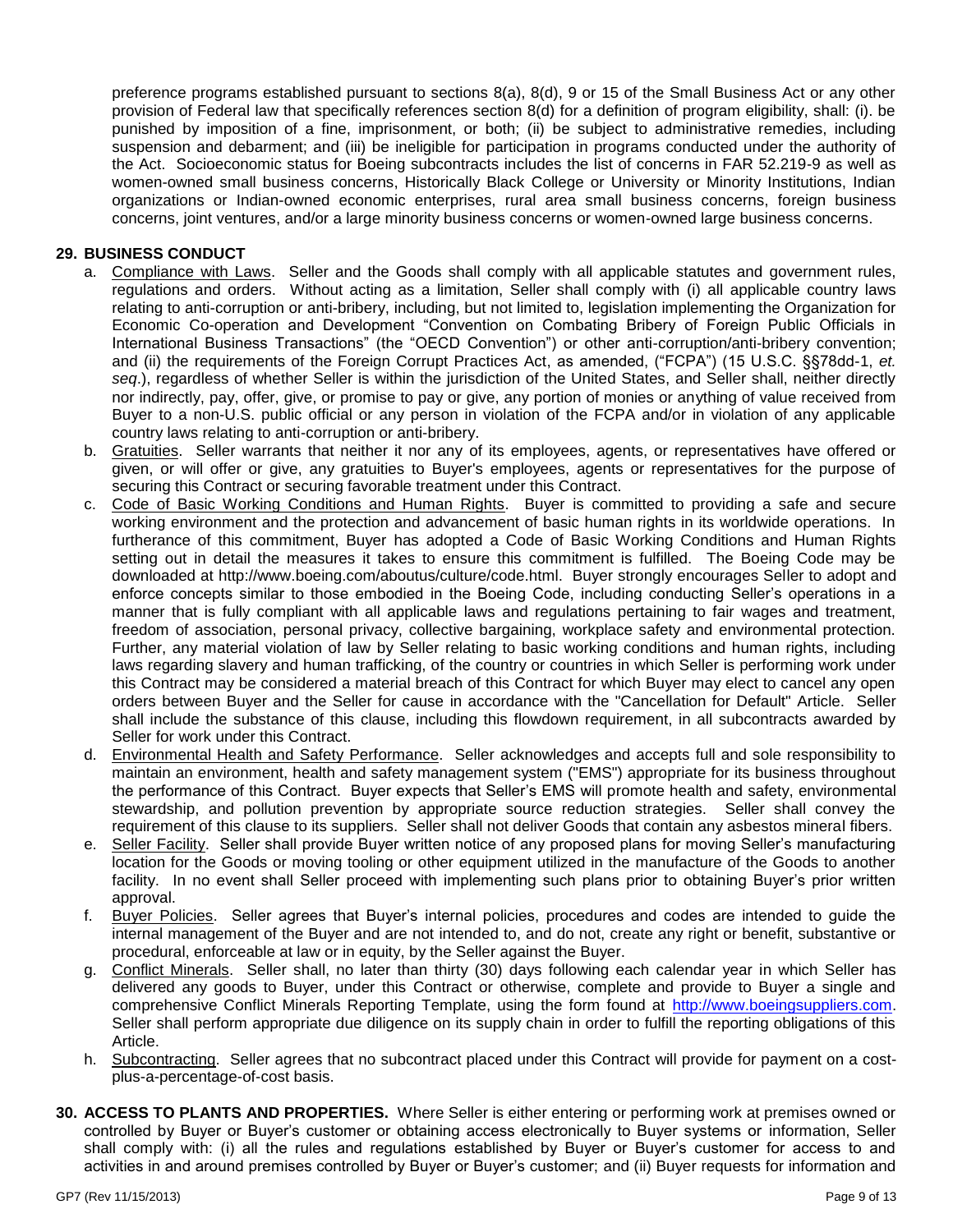documentation to validate citizenship or immigration status of Seller's personnel or subcontractor personnel. In addition, Seller acknowledges that Buyer may perform routine background checks on Seller personnel. Seller shall include the substance of this clause, including this flowdown requirement, in all subcontracts awarded by Seller for work under this Contract.

### **31. ELECTRONIC ACCESS**

- a. Buyer may (in its sole discretion) grant in writing to Seller a limited, nontransferable, nonexclusive, revocable (in Buyer's sole discretion) right for Seller personnel to access electronic information systems operated by or on behalf of Buyer, including, but not limited to, facilities, network communications systems, telecommunications systems, software, applications, information and data, (collectively, the "Boeing Systems") during the term of this Contract to the extent necessary for Seller to perform this Contract. Seller personnel shall not access or use the Boeing Systems for any other purpose. Seller and its personnel's access to and use of the Boeing Systems shall be in accordance with the Terms of Use of Boeing Electronic Systems, located at [http://www.boeingsuppliers.com/terms\\_conditions/Terms-of-Use-of-Boeing-Electronic-Systems-Supplement.pdf,](http://www.boeingsuppliers.com/terms_conditions/Terms-of-Use-of-Boeing-Electronic-Systems-Supplement.pdf) which is incorporated herein by reference, with the revision date applicable to this Contract being the revision in effect as of the date of Seller's acceptance of this Contract. BOEING SYSTEMS ARE PROVIDED ON AN "AS IS" AND "AS AVAILABLE" BASIS, AND SELLER EXPRESSLY AGREES THAT BUYER MAKES NO WARRANTY, EXPRESS OR IMPLIED, AS TO RELIABILITY AND AVAILABILITY OF ANY BOEING SYSTEMS.
- b. In addition to any other rights and obligations set forth in any relevant Contract, Seller acknowledges that any information accessed through the Boeing Systems, whether or not marked as "proprietary" or equivalent, shall be considered as proprietary to Buyer and shall be protected in accordance with the "Confidential, Proprietary and Trade Secret Information and Materials" Article of the Contract.
- c. Buyer shall have the right to audit Seller's compliance with this Article.
- d. Seller and Seller personnel understand and consent as follows: Seller and Seller personnel have no reasonable expectation of privacy in any communications or data, personal or otherwise, transiting or stored on Boeing Systems; any communications or data transiting or stored on Boeing Systems may be monitored, intercepted, recorded, and searched at any time and for any lawful purpose, and may be used or disclosed for any lawful purpose.
- e. Any security breach of the Boeing Systems or other breach of the requirements of this Article, including the requirements set forth in the Terms of Use of Boeing Electronic Systems, shall be grounds for default in accordance with the "Cancellation for Default" Article of this Contract.
- **32. ELECTRONIC COMMERCE ACCOUNTS.** Seller shall gain access to, maintain access and utilize the following electronic accounts during the performance of this Contract:
	- a. Supply Chain Platform. Purchase contracts, purchase contract changes, purchase contract acknowledgements, Advanced Shipment Notices (ASN) and electronic invoices will be transmitted through the Exostar Supply Chain Platform. Seller must complete the Supply Chain Platform registration with Exostar for access via [www.myexostar.com.](http://www.myexostar.com/)
	- b. Boeing Supplier Portal. The Supplier Portal provides general information, as well as individualized information related to this Contract. Seller shall complete the Boeing Supplier Portal registration and purchase a One Time Password (OTP) Token from Exostar via [www.myexostar.com](http://www.myexostar.com/) within forty-five (45) days of Contract award for each Seller representative requiring access. Boeing performs semi-annual access revalidation audits for many applications on the Boeing Supplier Portal. Seller will be notified via email during the audit period and must respond to maintain access. Seller shall request access, through Buyer's Authorized Procurement Representative, to the applications required on the Boeing Supplier Portal for the performance of this Contract, which may include:
		- i. Boeing Enterprise Supplier Tool (BEST)
			- (1) Supplier Performance Measurement. Seller's performance under this Contract will be measured by Buyer utilizing the BEST Supplier Performance Measurement System. Performance will be measured for delivery to Contract schedule, quality acceptance, and general performance assessment (GPA) (for development contracts and contracts without standard deliveries) as applicable. Buyer will generally provide a supplier performance rating (SPR) each month. Seller shall monitor its SPR using the BEST system at least monthly and take corrective action, as appropriate, to ensure on-time delivery of quality products to Buyer.
			- (2) Supplier Profile. The Supplier Profile contained in BEST (e.g., contact information, e-mail addresses, telephone numbers, diversity information, etc.) shall be reviewed for accuracy and updated, as applicable, at least once during the performance of the Contract or, at a minimum, annually.
		- ii. SP1 Annual Representations and Certifications. Seller shall, on at least an annual basis, establish and maintain Annual Representations and Certifications. Seller shall ensure its Annual Representations and Certifications are current, accurate and complete.
		- iii. Customer and Supplier Data Transmittal (CSDT). Seller shall use CSDT for submitting Seller's Data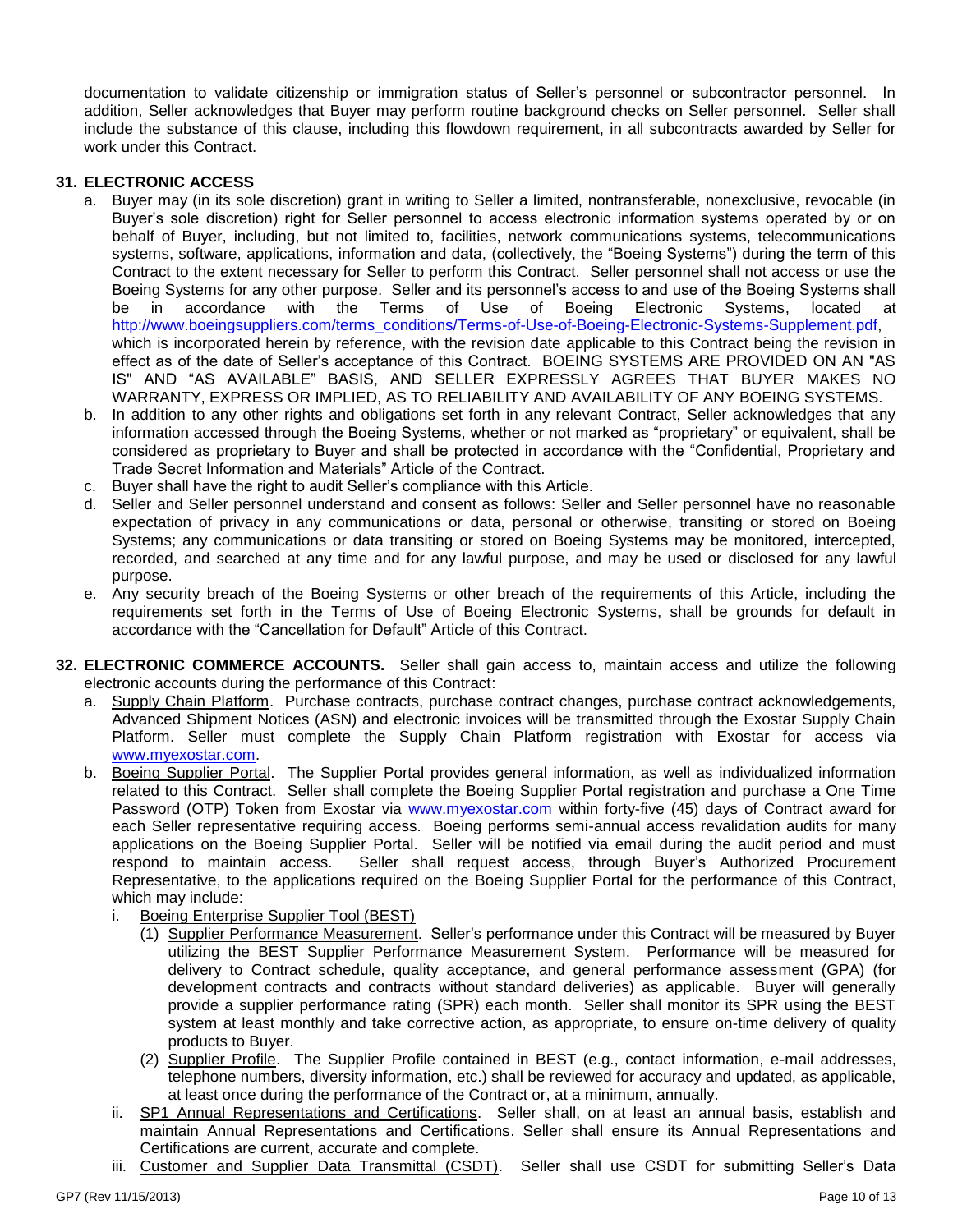Requirements Lists (SDRLs). Usage on this Contract will be as directed by Buyer.

- iv. Integrated Supplier Information System (ISIS). ISIS is the Buyer's standard system for managing Supplier Quality (SQ) processes such as supplier approval, supplier surveillance, and supplier corrective action. Seller shall access ISIS for receiving and providing electronic information in support of the performance of this contact and associated SQ processes.
- v. Electronic Procurement Information Center (EPIC). Seller shall use EPIC to complete purchase contract closeout activity and to receive electronic Request for Quotations (e-RFQ) as directed by Buyer.

### **33. TRADE CONTROL COMPLIANCE**

- a. The Parties shall comply with all export and import laws, regulations, decrees, orders, and policies of the United States Government and the Government of any country in which the Parties conduct business pursuant to this Contract, including but not limited to the Export Administration Regulations ("EAR") of the U.S. Department of Commerce, the International Traffic in Arms Regulations ("ITAR") of the U.S. Department of State, the U.S. Customs & Border Protection Regulations, the Harmonized Tariff Schedule, and the antiboycott and embargo regulations and guidelines as set forth in the EAR and in the U.S. Department of the Treasury, Office of Foreign Assets Control (collectively, "Trade Control Laws").
- b. Seller shall control the disclosure of, and access to, controlled items or technical data provided by Buyer related to performance of this Contract in compliance with all applicable Trade Control Laws. Seller shall not transfer (to include transfer to foreign persons employed by or associated with, or under contract to Seller, or Seller's sub-tier suppliers or Seller's non-U.S. subsidiaries) any export controlled item, data or services, without providing advance notice to Buyer and obtaining the requisite export and/or import authority.
- c. Subject to applicable Trade Control Laws, Seller shall provide Buyer with the export control classification of any commodity or technology including software.
- d. Seller represents that it maintains an effective export/import control compliance program in accordance with all applicable Trade Control Laws. A copy of process control documents and other documents reasonably requested by Buyer related to Seller's compliance with applicable Trade Control Laws shall be made available to Buyer upon request.
- e. Seller shall promptly notify Buyer if Seller is, or becomes, listed in any Denied Parties List or if Seller's export privileges are otherwise denied, suspended or revoked in whole or in part by any Governmental entity.
- f. Seller shall timely inform Buyer of any actual or alleged violations of any applicable Trade Control Laws, including any suits, actions, proceedings, notices, citations, inquiries, or other communications from any government agency concerning any actual or alleged violations, in Seller's performance under this Contract and shall comply with all reasonable requests from Buyer for information regarding any such violations.
- g. Seller shall incorporate into any contracts with its sub-tier suppliers obligations no less restrictive than those set forth in this Article requiring compliance with all applicable Trade Control Laws.
- **34. GOVERNMENT CLAUSES.** Government clauses applicable to this Contract from Buyer's contract with its customer, if any, are incorporated elsewhere in this Contract either by attachment or by some other means of reference.
- **35. GOVERNING LAW.** This Contract and any disputes arising out of, or relating to, this Contract shall be governed by the laws of the State of Delaware without regard to the conflict of law rules thereof, provided that (i) contract provisions that have been incorporated directly from or by express reference to the FAR or FAR supplements, (ii) contract provisions that have been flowed down from a contract with the U.S. Government, and (iii) the Changes and Termination for Convenience articles, shall be construed and interpreted according to the federal common law of government contracts, as enunciated and applied by federal judicial bodies, boards of contract appeals, and quasijudicial agencies of the federal government. This Contract excludes the application of the 1980 United Nations Convention on Contracts for the International Sale of Goods.
- **36. DISPUTES.** Any dispute that arises under or is related to this Contract that cannot be settled by mutual agreement of the Parties may be decided by a court of competent jurisdiction. Pending final resolution of any dispute, Seller shall proceed with performance of this Contract according to Buyer's instructions so long as Buyer continues to pay amounts not in dispute.

#### **37. NO WAIVER; RIGHTS AND REMEDIES**

- a. Any failures, delays or forbearances of either Party in insisting upon or enforcing any provisions of this Contract, or in exercising any rights or remedies under this Contract, shall not be construed as a waiver or relinquishment of any such provisions, rights or remedies; rather, the same shall remain in full force and effect.
- b. Except as expressly and affirmatively disclaimed in writing in this Contract, the rights and remedies set forth herein are cumulative and in addition to any other rights or remedies that the Parties may have at law or in equity. If any provision of this Contract is or becomes void or unenforceable by law, the remainder shall be valid and enforceable. Seller acknowledges and agrees that money damages would not be an adequate remedy for any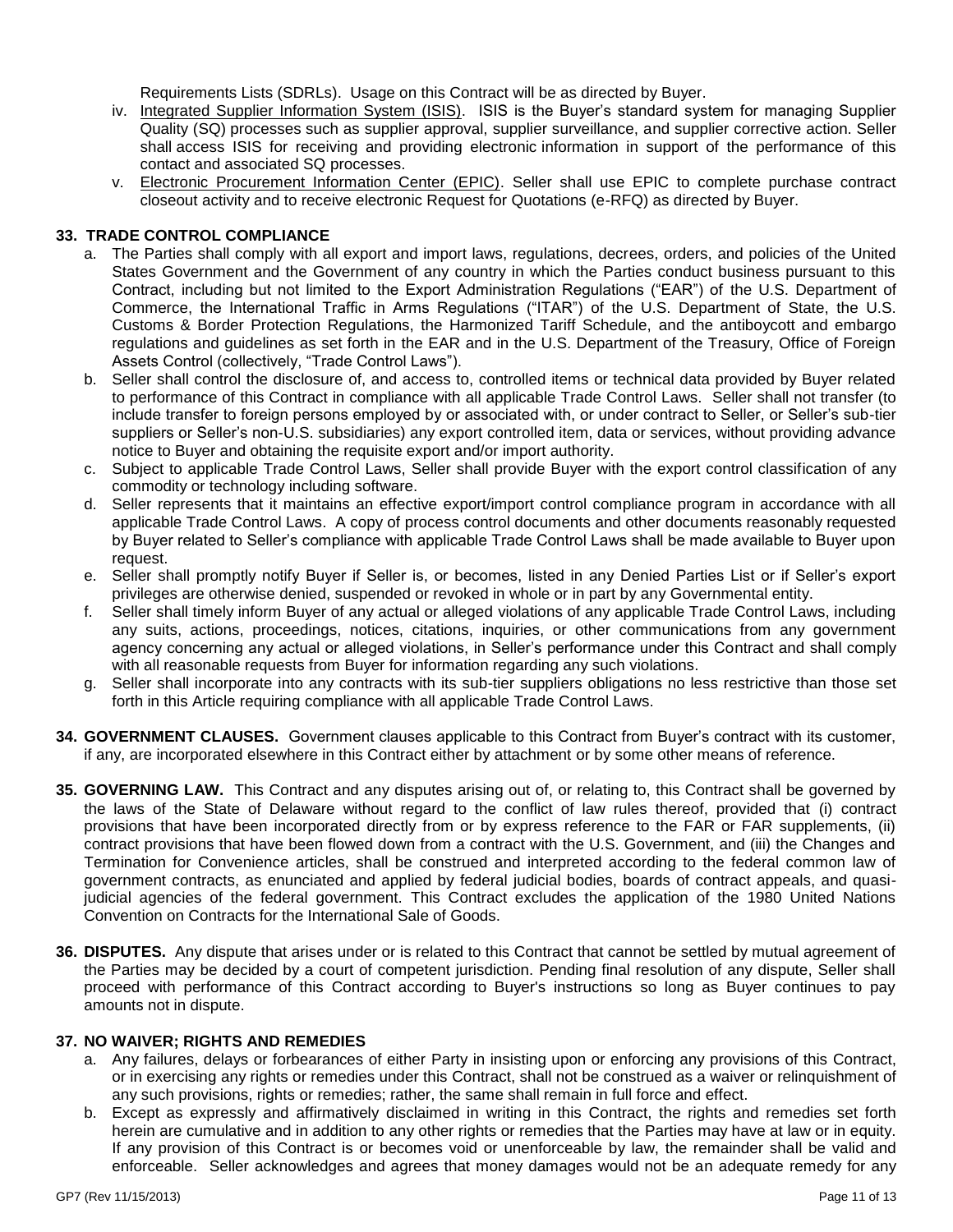actual, anticipatory or threatened breach of this Contract by Seller with respect to its delivery of the Goods to Buyer.

- c. Seller agrees that Buyer approvals of Seller's technical and quality specifications, drawings, plans, procedures, reports, and other submissions shall not relieve Seller from its obligations to perform all requirements of this Contract.
- d. Buyer may at any time deduct or set-off Seller's claims for money due or to become due from Buyer against any claims that Buyer has or may have arising out of this Contract or other transactions between Buyer and Seller.
- **38. INDEMNIFICATION, INSURANCE AND, PROTECTION OF PROPERTY.** The following provisions shall only apply if and to the extent Seller's personnel enter or perform work at premises owned or controlled by Buyer or Buyer's customer:
	- a. Indemnification. Seller shall defend, indemnify and hold harmless The Boeing Company, its subsidiaries, and their directors, officers, employees and agents from and against all actions, causes of action, liabilities, claims, suits, judgments, liens, awards and damages of any kind and nature whatsoever for property damage, personal injury or death (including without limitation injury to or death of employees of Seller or any subcontractor thereof) and expenses, costs of litigation and counsel fees related thereto or incident to establishing the right to indemnification, arising out of or in any way related to this Contract, the performance thereof by Seller, any subcontractor thereof or other third parties within the control or acting at the direction of Seller, or any of their respective employees (collectively for the purposes of this paragraph, the "Seller Parties"), including, without limitation, the provision of goods, services, personnel, facilities, equipment, support, supervision or review. The foregoing indemnity shall apply only to the extent of the negligence or willful misconduct of the Seller Parties that occurs while on premises owned or controlled by Buyer. In no event shall Seller's obligations hereunder be limited to the extent of any insurance available to or provided by Seller or any subcontractor thereof. Seller expressly waives any immunity under industrial insurance, whether arising out of statute or other source, to the extent of the indemnity set forth in this paragraph.
	- b. Commercial General Liability. Seller shall carry and maintain, and ensure that all subcontractors thereof carry and maintain, throughout the period when work is performed and until final acceptance by Buyer, Commercial General Liability insurance with available limits of not less than \$1,000,000 per occurrence for bodily injury and property damage combined. Such insurance shall contain coverage for all premises and operations, broad form property damage, contractual liability (including, without limitation, that specifically assumed under paragraph a herein) and goods and completed-operations insurance with limits of not less than \$1,000,000 per occurrence for a minimum of twenty-four (24) months after final acceptance of the work by Buyer. Such insurance shall not be maintained on a per-project basis unless the respective Seller or subcontractor thereof does not have blanket coverage.
	- c. Automobile Liability. If licensed vehicles will be used in connection with the performance of the work, Seller shall carry and maintain, and ensure that any subcontractor thereof who uses a licensed vehicle in connection with the performance of the work carries and maintains, throughout the period when work is performed and until final acceptance by Buyer, Business Automobile Liability insurance covering all vehicles, whether owned, hired, rented, borrowed or otherwise, with available limits of not less than \$1,000,000 per occurrence combined single limit for bodily injury and property damage.
	- d. Workers' Compensation and Employers' Liability. Throughout the period when work is performed and until final acceptance by Buyer, Seller shall, and ensure that any subcontractor thereof shall, cover or maintain insurance in accordance with the applicable laws relating to Workers' Compensation (and Employers' Liability with limits not less than \$1,000,000 per incident) with respect to all of their respective employees working on or about Buyer's premises. If Buyer is required by any applicable law to pay any Workers' Compensation premiums with respect to an employee of Seller or any subcontractor, Seller shall reimburse Buyer for such payment.
	- e. Certificates of Insurance. Prior to commencement of the work, Seller shall provide for Buyer's review and approval certificates of insurance reflecting full compliance with the requirements set forth in paragraphs b, c and d. Such certificates shall be kept current and in compliance throughout the period when work is being performed and until final acceptance by Buyer, and shall provide for thirty (30) days advance written notice to Buyer in the event of cancellation. Failure of Seller or any subcontractor thereof to furnish certificates of insurance, or to procure and maintain the insurance required herein or failure of Buyer to request such certificates, endorsements or other proof of coverage shall not constitute a waiver of Seller's or subcontractor's obligations hereunder.
	- f. Self-Assumption. Any self-insured retention, deductibles and exclusions in coverage in the policies required under this Article shall be assumed by, for the account of and at the sole risk of Seller or the subcontractor which provides the insurance and, to the extent applicable, shall be paid by such Seller or subcontractor. In no event shall the liability of Seller or any subcontractor thereof be limited to the extent of any of the minimum limits of insurance required herein.
	- g. Protection of Property. Seller assumes, and shall ensure that all subcontractors thereof and their respective employees assume, the risk of loss or destruction of or damage to any property of such parties, whether owned, hired, rented, borrowed or otherwise, brought to a facility owned or controlled by Buyer or Buyer's customer.